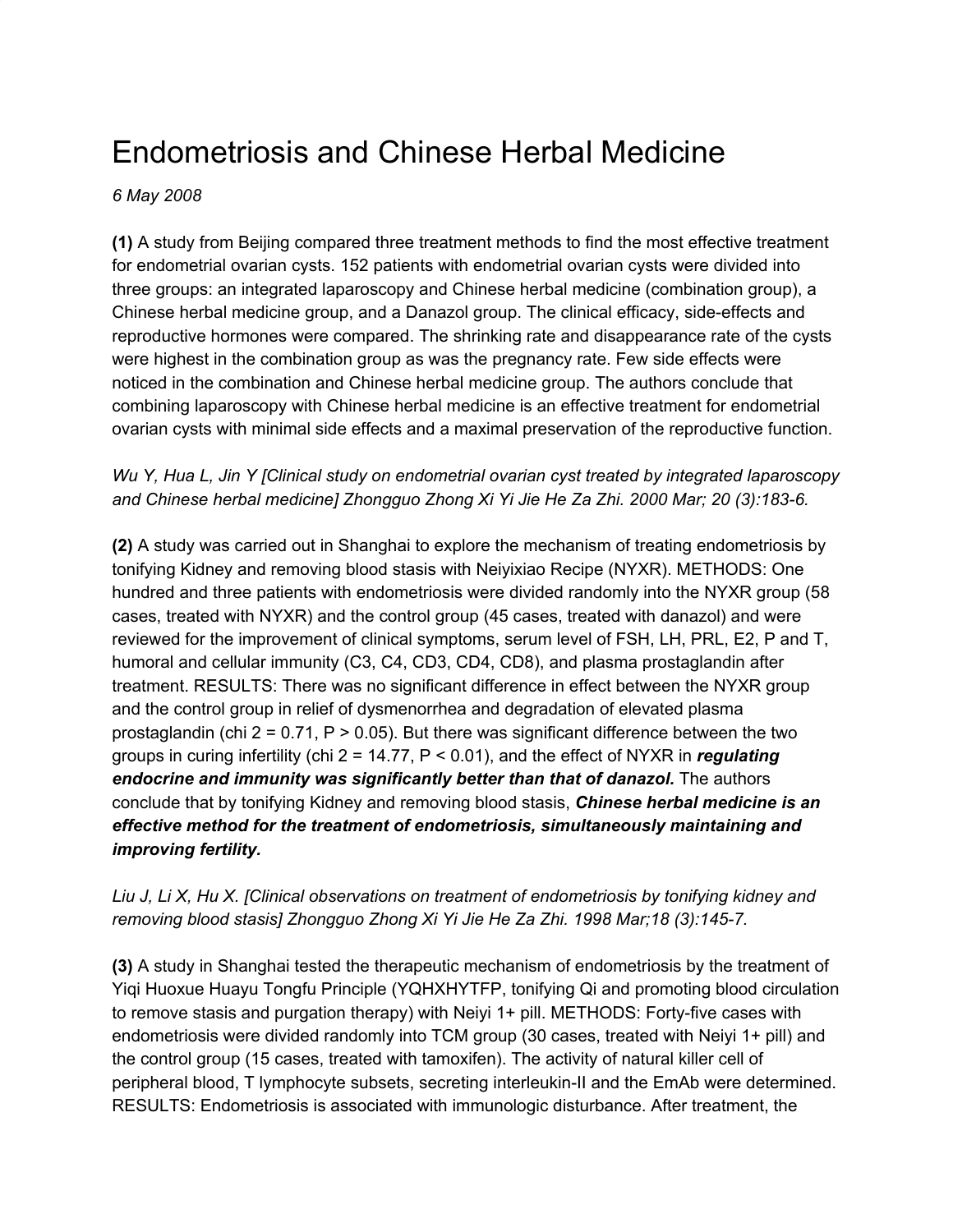activity of NK cells and the count of T-suppressor cells were significantly increased (P < 0.01), the count of T-helper cells, the secretion of interleukin-II and TH/TS ratio were significantly reduced (P < 0.01). Over 50% of the cases whose EmAb was positive eventually turned to negative. The effective rate of this therapy was 90%. There was no significant difference between TCM group and the control group. CONCLUSION: *Chinese herbal medicine could modulate the immunologic disturbance in women with endometriosis, and could clearly improve clinical symptoms and signs.*

*Li J, Zheng J, Wang D. [Clinical observation on treatment of endometriosis by tonifying qi and promoting blood circulation to remove stasis and purgation principle] Zhongguo Zhong Xi Yi Jie He Za Zhi. 1999 Sep; 19 (9):533-5.*

**(4)** A study in Kunmin aimed to find a medicine that treats endometriosis effectively with less side-effects. METHODS: A Chinese herbal prescription [Dan'e mixture] (DEM, consists of Radix Salviae Miltiorrhizae and Rhizoma Zedoariae) was used to treat 189 cases of endometriosis and the change of symptom and sign, the B ultrasonograph, the anti-endometrium antibody and endometriosis quantitative diagnostic index were observed. Another 160 cases were treated with Danazol as control. RESULTS: One hundred and eighty-nine cases were treated for 9 months. According to National Standards, 39 cases (20.6%) were cured, 67 cases (35.4%) were markedly effective, 67 cases (35.4%) were effective, and 16 cases (8.4%) were ineffective. Compared with 160 cases treated with Danazol for 9 months, the total effective rates were 95% and 91.5% respectively, the difference between them was insignificant. Animal experiments showed similar results to the clinical ones. CONCLUSION: The authors conclude that *the Chinese herbal prescription is as effective as Danazol for the treatment of endometriosis, without observed side effects*. It is particularly helpful for diagnosis, treatment and prevention of endometriosis in the early stage.

#### *Cai L, Shu Y, Xie H. [Clinical and experimental study on the treatment of endometriosis with dan'e mixture] Zhongguo Zhong Xi Yi Jie He Za Zhi. 1999 Mar;19 (3):159-61.*

**(5)** Another study from Shanghai observed the clinical effectiveness of Chinese herbal medicine on endometriosis and the uterine arterial blood flow. The study group consisted of 53 women with endometriosis who manifested with dysmenorrhea, menoxenia, ovarian chocolate cysts and enlarged uterus. The control group consisted of ten women with normal regular menstrual cycle. This article deals with the method of using the hemodynamic index of uterus arterial blood flow. After treatment the blood flow amount of uterus arteries of 53 cases (study group) obviously decreased and their uterus arterial blood flow speed reduced markedly as compared with pre-treatment status, ( $P < 0.001$  and  $P < 0.01$  respectively), while pre-treatment group was significantly higher than that of control group (P < 0.001).

*After medical treatment for 3.5 months, symptoms such as dysmenorrheao (period pain) and menstrual disorder basically disappeared. 22 ovarian chocolate cysts became smaller and 16 disappeared. The pregnancy rate was 45%*. The data of this study suggest that the mechanism